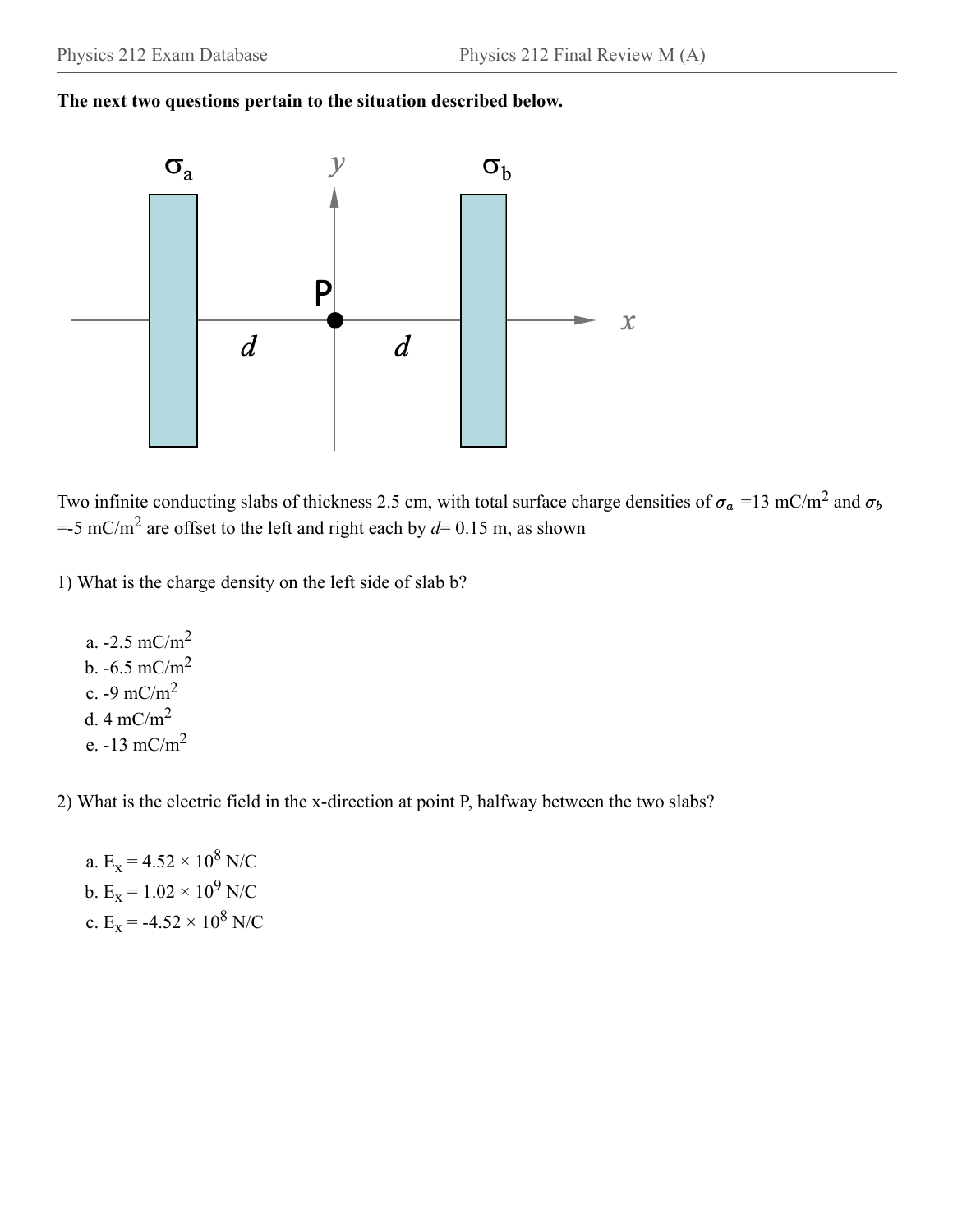The above configuration of charges is constructed by bringing each  $\begin{array}{c}\n\mathbf{X} P \\
\hline\n\end{array}\n\begin{bmatrix}\n\mathbf{a} \\
\mathbf{b} \\
\mathbf{c}\n\end{bmatrix}$ charge in from infinity and fixing them in place. The magnitude of each charge is  $Q = 45 \mu C$  and the distance  $a = 0.3$  m.  $\mathfrak a$ 

3) What is the magnitude of the electric field at the origin of the square, point *P*?

a.  $|E_{\rm P}| = 5.73 \times 10^6$  N/C b.  $|E_{\text{P}}| = 1.35 \times 10^7$  N/C c.  $|E_{\text{P}}| = 1.91 \times 10^7$  N/C d.  $|E_{\text{P}}| = 8.1 \times 10^6 \text{ N/C}$ e.  $|E_{\text{P}}| = 2.7 \times 10^7 \text{ N/C}$ 

4) Find the amount of work you must do to construct this configuration.

- a.  $W = 78.5$  J b. *W*=-85.9 J c.  $W = 122$  J d.  $W = 0$  J e.  $W = 262$  J
- 5) The top left charge is released and accelerates off to infinity. Calculate the final velocity of the charged particle which has a mass *m*=0.009 kg.
	- a.  $1.73 \times 10^7$  m/s b. 97.7 m/s c. 152 m/s
- 6) After the top left charge is removed, how does the magnitude of the electric field at the origin change? The magnitude:
	- a. Decreases
	- b. Stays the same
	- c. Increases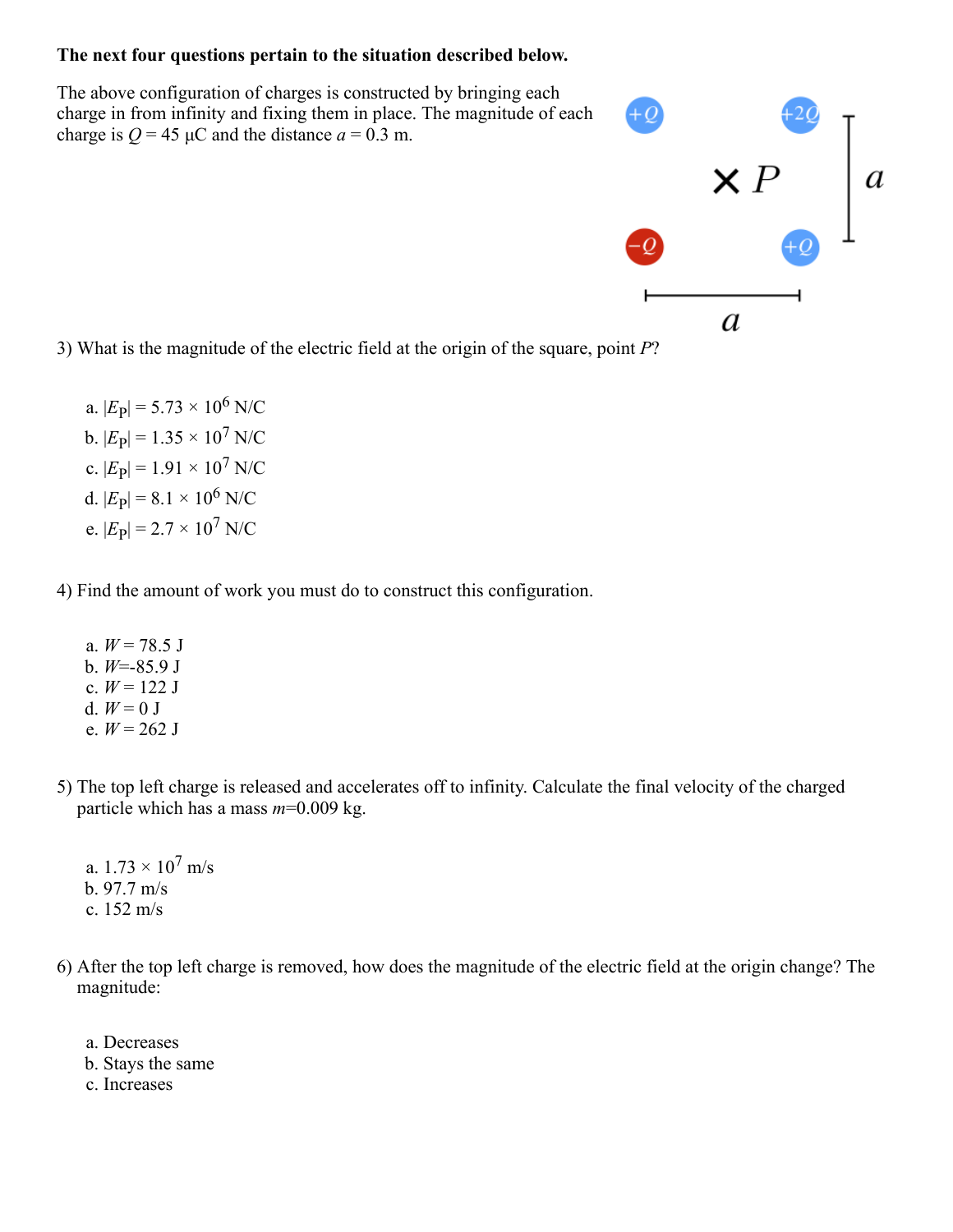

7) What is energy stored in the capacitor when the space between the plates is empty?

a.  $U_0 = 7.96 \times 10^{-9}$  J b.  $U_0 = 6.51 \times 10^{11}$  J c.  $U_0 = 1.33 \times 10^{-9}$  J

8) A dielectric is now placed between the plates. The left half has a dielectric constant  $\kappa_1$ , and the right half has dielectric constant  $\kappa_2$ . Let  $C_0$  represent the capacitance of the plates before the dielectric is inserted. What is the capacitance of the system with the dielectric completely filling the region between the plates?

a.  $C = C_0 (2\kappa_1 \kappa_2) / (\kappa_1 + \kappa_2)$ b.  $C = C_0 (\kappa_1 \kappa_2) / (\kappa_1 + \kappa_2)$ c.  $C = C_0 (\kappa_1 + \kappa_2)/2$ 

9) As the dielectric is inserted, the charge on the top plate of the capacitor

a. increases. b. remains the same. c. decreases.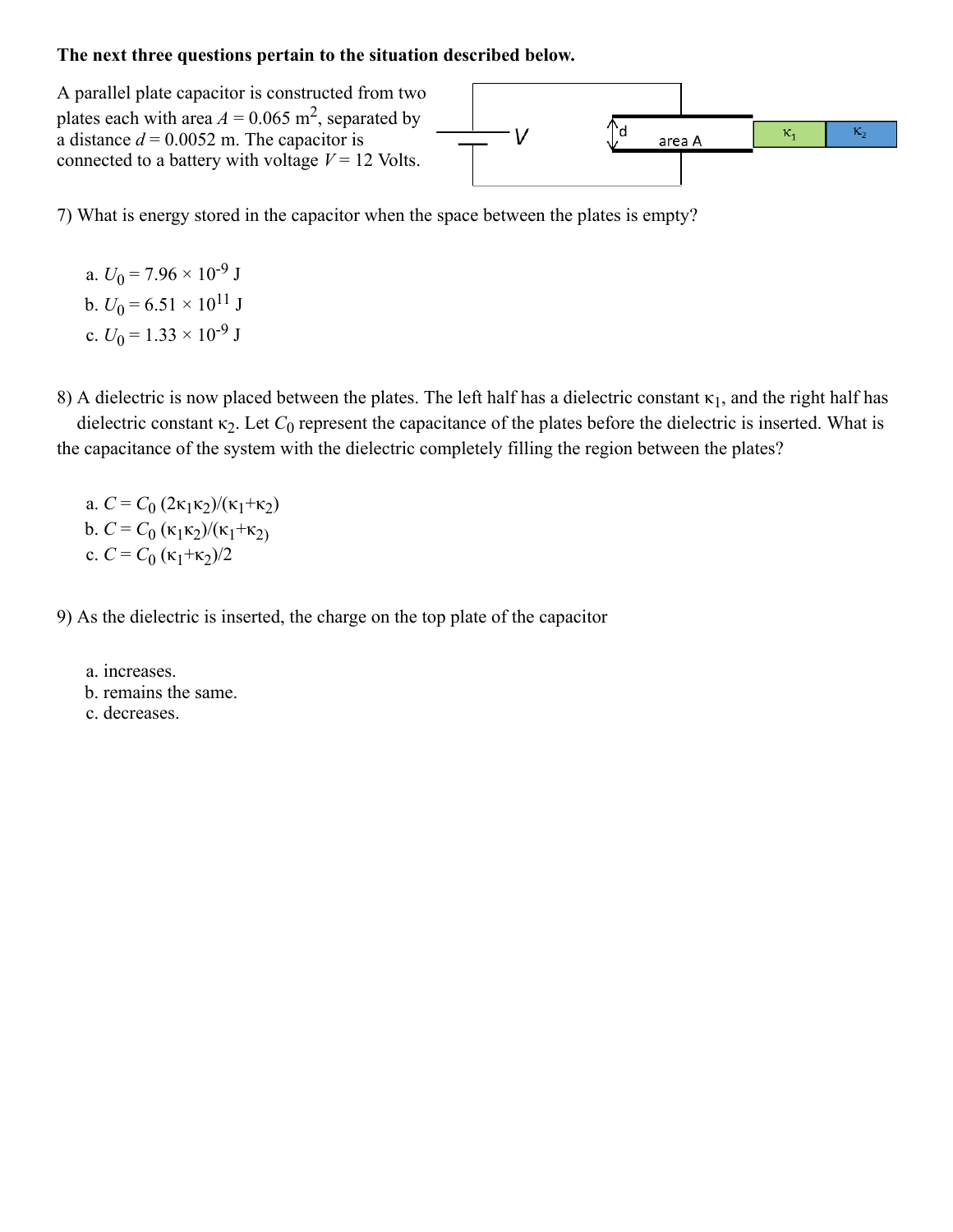

Three charges are placed along a line (x axis): from left  $Q1 = -8\mu$ C,  $Q2 = -4\mu$ C, and  $Q3 = 16\mu$ C. The distance between Q1 and Q2 is 2.1 cm. The distance between Q2 and Q3 is 1.05 cm.

10) What is the *x* component of the net force on Q2?

a.  $F_{2x} = -5880 \text{ N}$ b.  $F_{2x}$  = -4570 N c.  $F_{2x}$  = 5880 N d.  $F_{2x} = 0 N$ e.  $F_{2x} = 4570$  N

11) If Q2 is removed, where is it possible for the electric field to be zero?

a. Right of Q3 b. Between Q1 and Q3 c. Between Q1 and Q3 and right of Q3 d. Left of Q1 and right of Q3 e. Left of Q1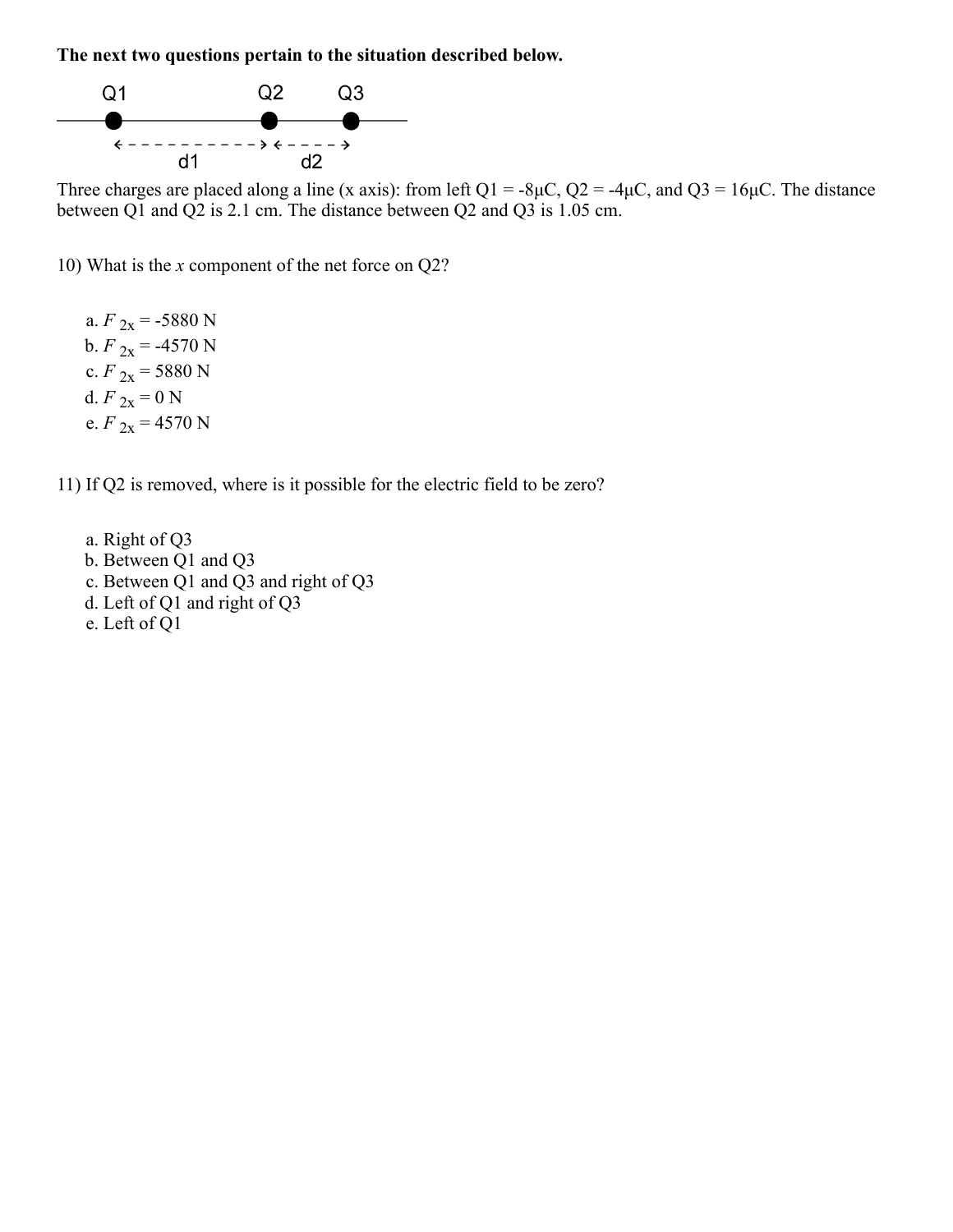

12) Capacitors  $C_4$  and  $C_5$  are in:

a. neither series nor parallel.

b. parallel.

c. series.

13) What is the equivalent capacitance of the five capacitors in this configuration?

a.  $C_{eq} = 62.5 \,\mu\text{F}$ b.  $C_{eq} = 50 \mu F$ c.  $C_{eq} = 29.2 \mu F$ d.  $C_{eq} = 125 \,\mu\text{F}$ e.  $C_{eq} = 5 \mu F$ 

14) What is the voltage *V* of the battery?

a.  $V = 0.973$  V b.  $V = 5.84$  V c.  $V = 4.38$  V d.  $V = 8.76$  V e.  $V = 2.92$  V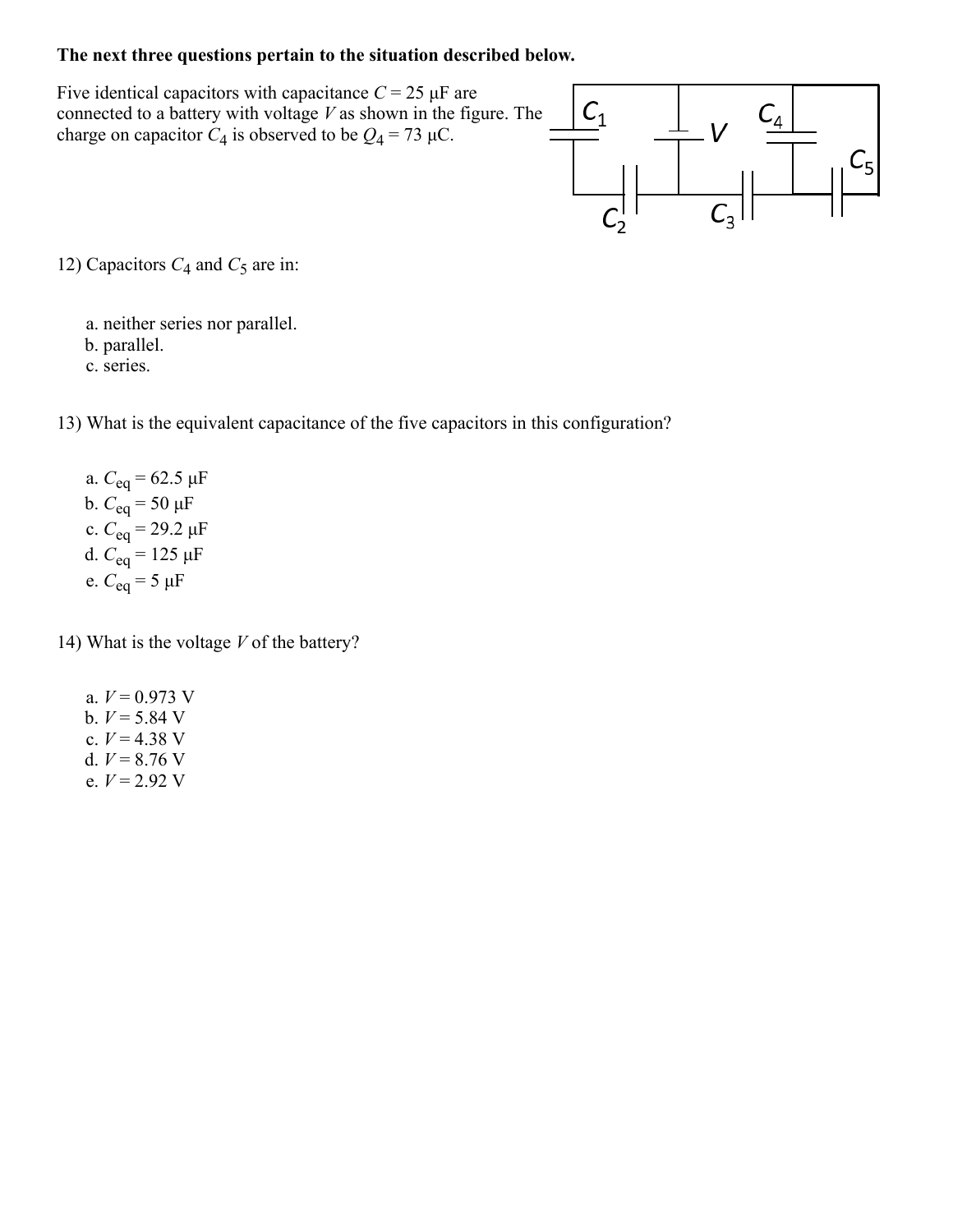Two resistors of equal resistance  $R = 10 \Omega$  are connected to a capacitor of  $C = 40 \mu F$  and a battery  $V = 5 V$  as in the figure. In the beginning the switch is open from both positions, a and b and the capacitor is uncharged.



15) What is the current through the capacitor immediately after the switch is moved to position a?

a. 0.25 A b. 0 A c. 0.5 A

16) Calculate the charge on the capacitor after the switch has been in position a for a long time.

- a. 400 μ C b. 200 μ C c. 100 μ C
- 17) After the capacitor was fully charged, the switch is moved to position b discharge the capacitor. What is the time constant of discharging the capacitor?
	- a. 800 μ s b. 200 μ s c. 400 μ s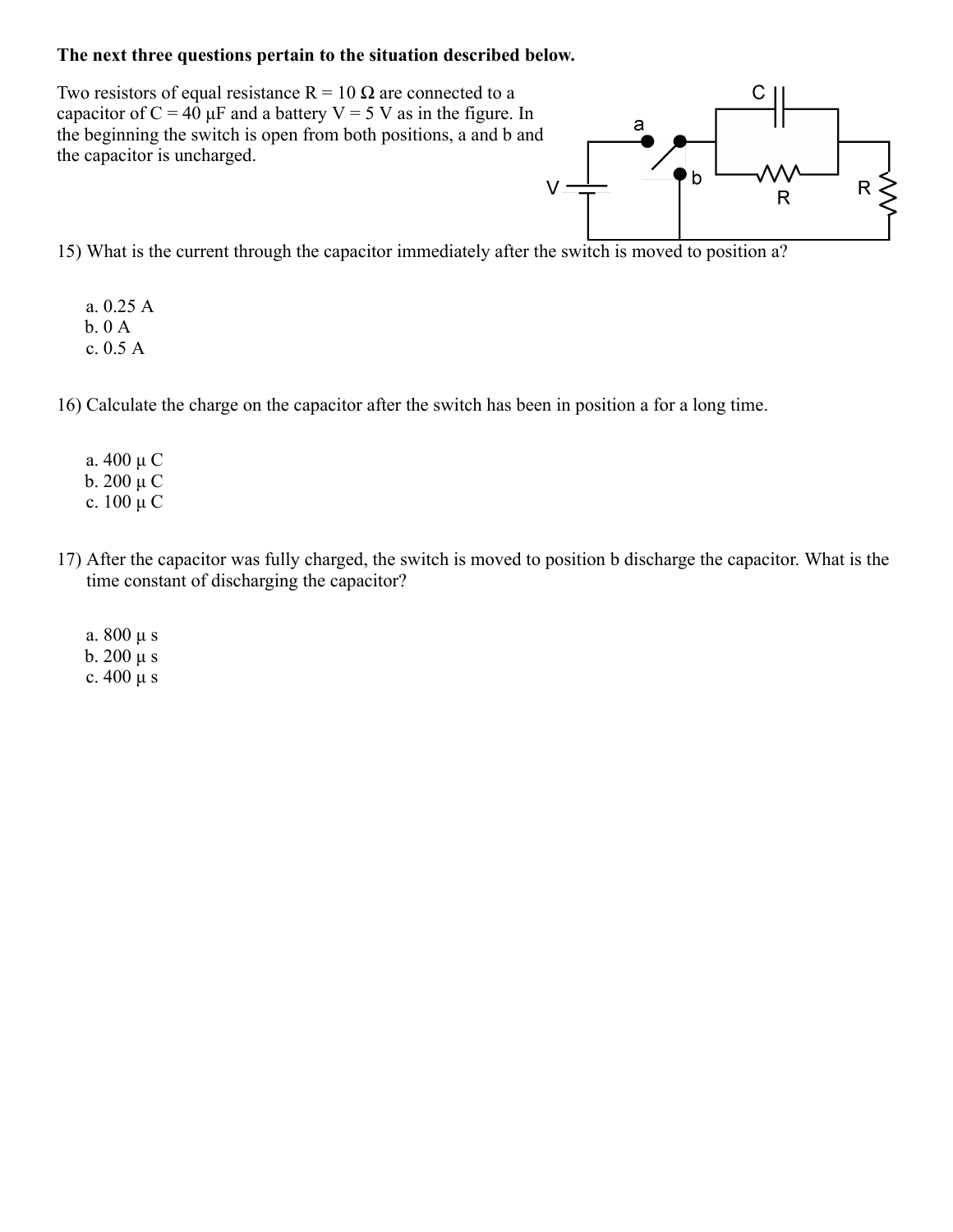Two resistors (R1 = 5  $\Omega$ , R2 = 40  $\Omega$ ) are connected to two batteries (V1 = 3 V, V2 = 2 V) as shown in the figure.



18) What is the current through  $R_2$ ?

a. 0.125 A b. 0.05 A c. 0.025 A

19) Calculate the charge on the capacitor after the switch has been in position a for a long time.

a. 0.05 A b. 0.25 A c. 0.15 A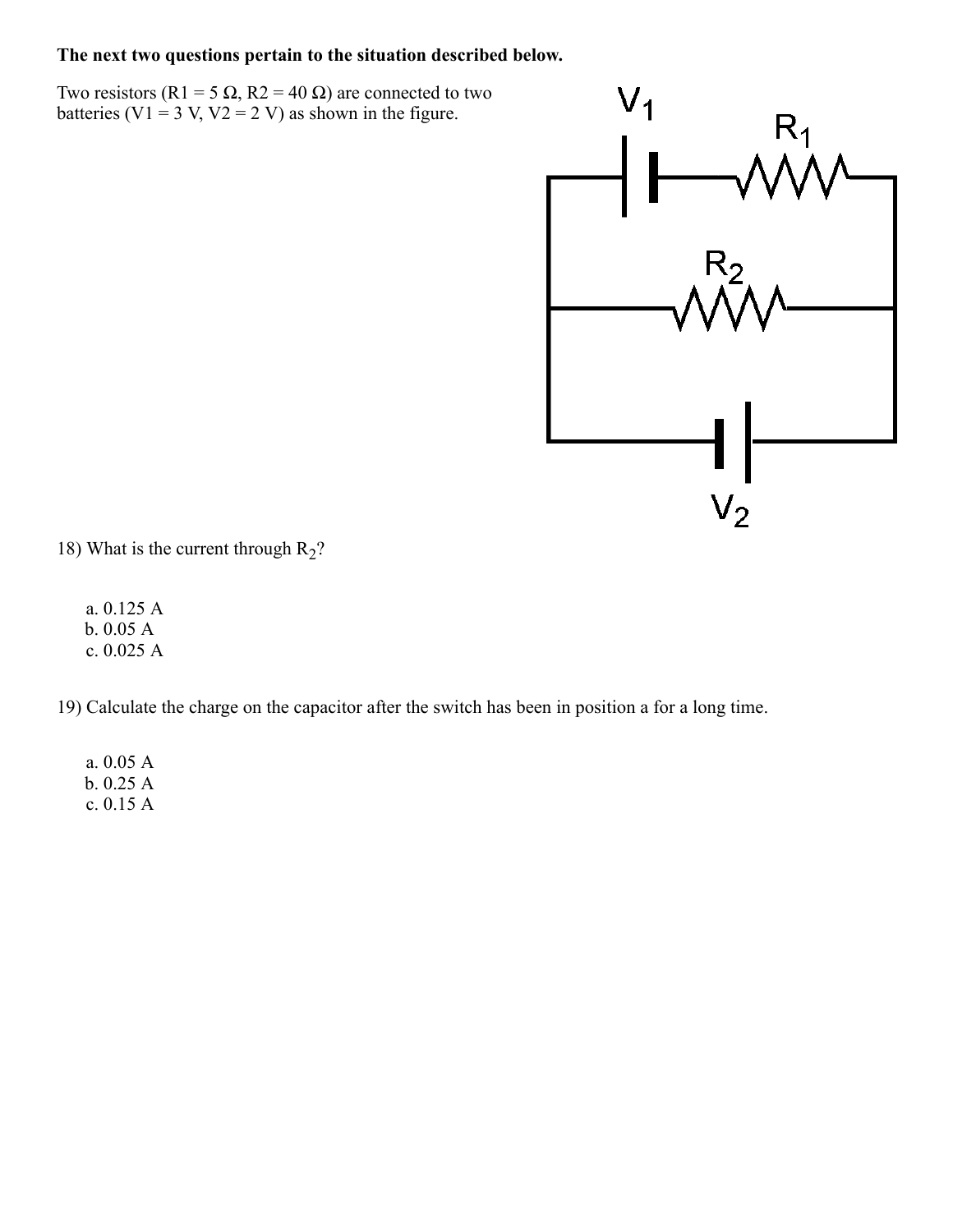A generator consists of a square loop of wire with length *L* = 1.8 m spinning with constant angular velocity ω uniform magnetic field  $B = 0.7$  T directed in the positive *y* direction as shown in the figure.



20) As the loop spins, at which orientation is the peak voltage generated?

a.  $\alpha = 45^{\circ}$ b.  $\alpha = 0^{\circ}$ c.  $\alpha = 90^{\circ}$ 

21) If the peak voltage generated is 230 Volts, what is the angular velocity of the loop?

- a.  $\omega$  = 145 radians/second b.  $\omega$  = 101 radians/second c.  $\omega$  = 261 radians/second
- 22) If the induced current is traveling in the direction shown on the image, in what direction is the loop being rotated?

a. counterclockwise b. clockwise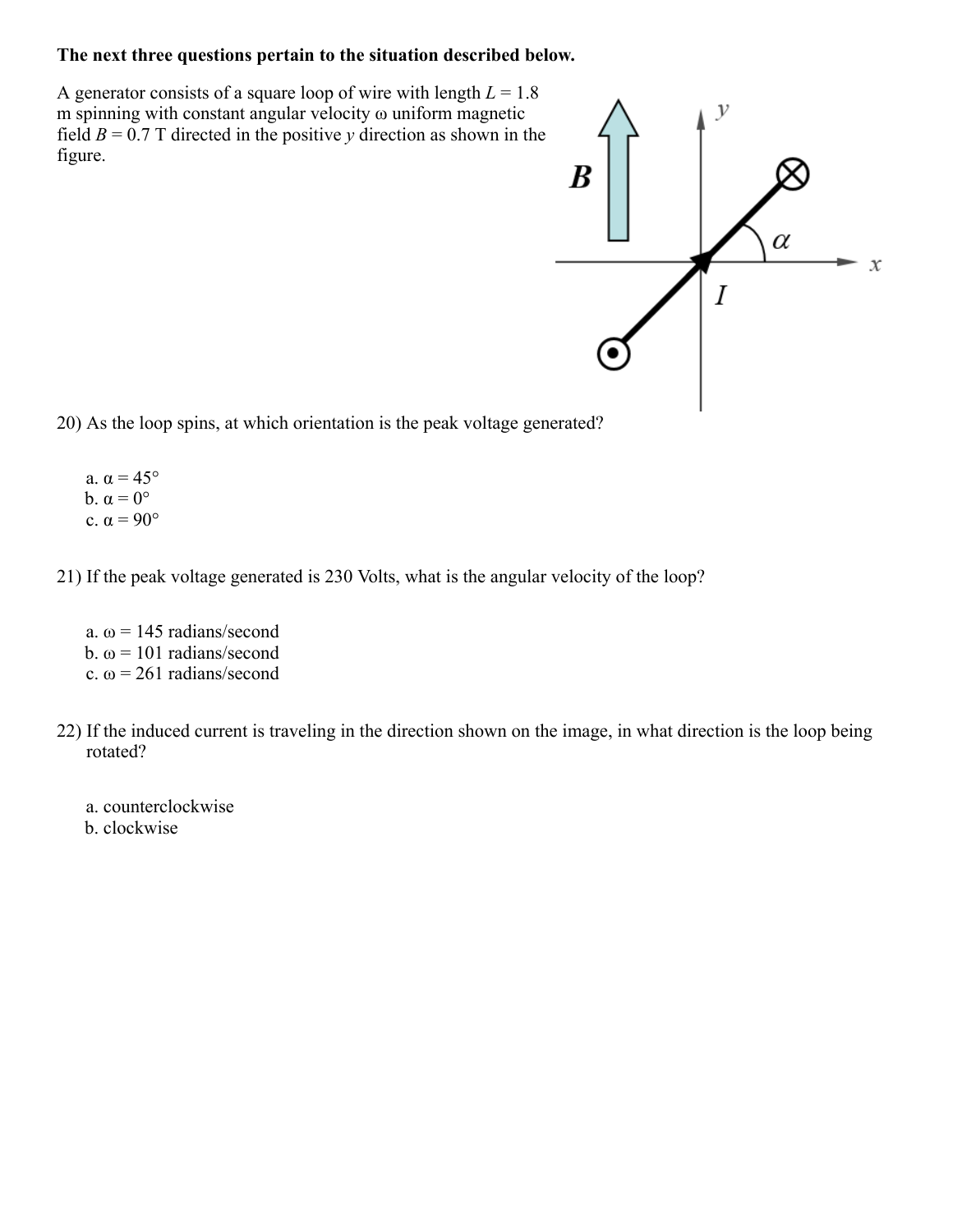A positive charge enters a region of uniform magnetic field and then starts to move in a circle, as shown. The initial speed of the particle is 0.23 m/s, its mass is 23 g, and the charge is 0.7 C.



23) What is the direction of the magnetic field?

- a. Up  $(+y)$ b. Into the page (-z) c. Down  $(-y)$ d. Left  $(-x)$ e. Out of the page (+z)
- 24) If the exit point is 0.2 m above the entry point from the entry point, what is the acceleration of the particle when it first enters the field? The magnitude of the magnetic field in this situation would be 0.0756 T
	- a.  $0.0028 \text{ m/s}^2$  up (+y) b. 0.529 m/s<sup>2</sup> up  $(+y)$ c.  $0.529 \text{ m/s}^2$  down (-y)

25) The region of uniform field extends only a finite distance (L) in the x-direction. For a magnetic field strength of 0.34T, what is the minimum value of the extent in the x-direction that allows the particle to complete a semi-circle as shown?

a. 0.0222 m b. 0.0444 m c. 0.0111 m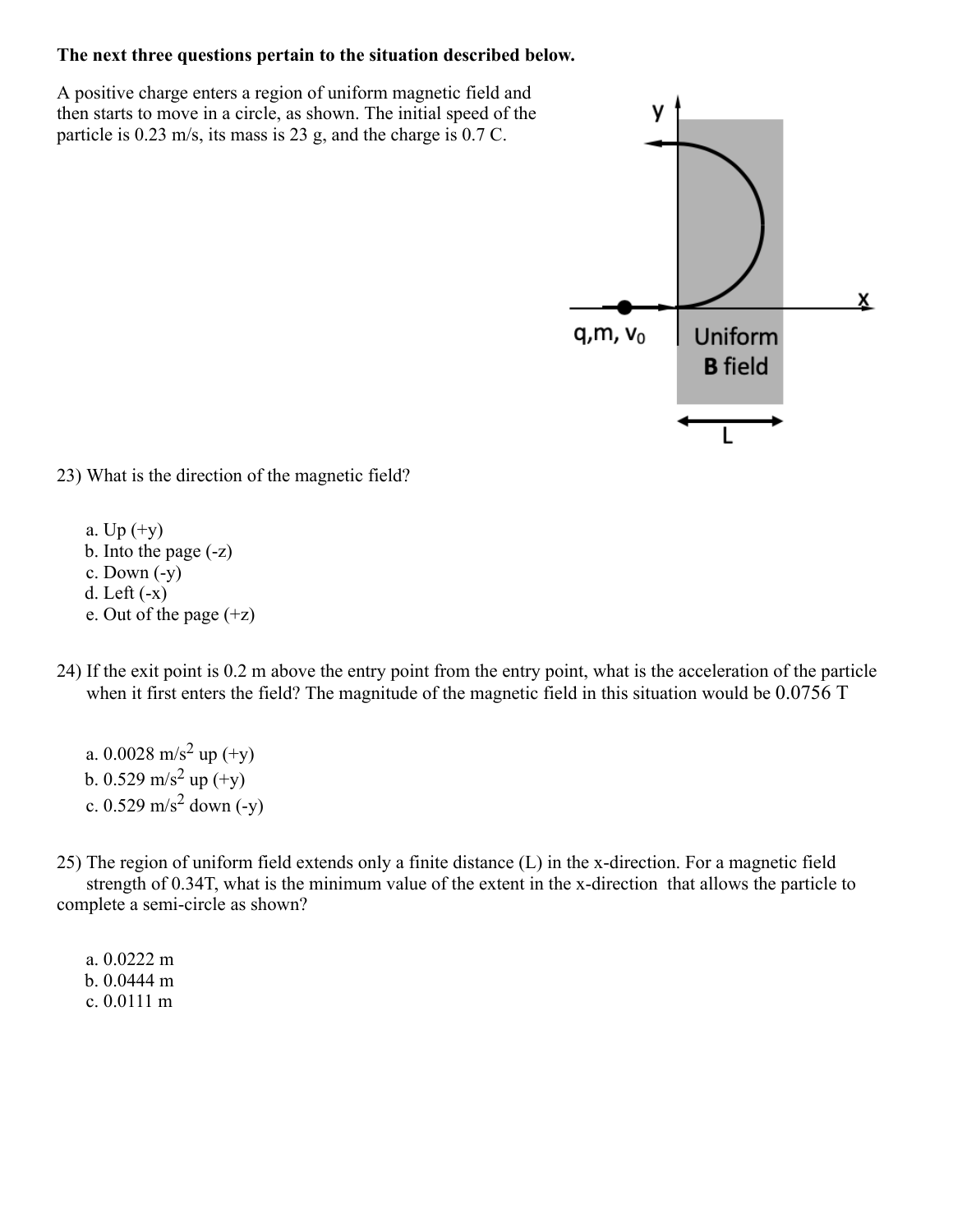

Consider the above square loop of wire with current *I* flowing through it in the direction shown. The *z* direction is out of the page.

26) Which of the following expressions computes the magnetic field at point *P* due only to the right segment of the wire?

a. 
$$
\hat{x}
$$
  $\frac{\mu_0 I}{4\pi} \int_0^L dy \frac{a}{(a^2 + y^2)}$   
\nb.  $-\hat{z}$   $\frac{\mu_0 I}{4\pi} \int_0^L dy \frac{a}{(a^2 + y^2)}$   
\nc.  $-\hat{z}$   $\frac{\mu_0 I}{4\pi} \int_0^L dy \frac{a}{(a^2 + y^2)^{3/2}}$   
\nd.  $\hat{x}$   $\frac{\mu_0 I}{4\pi} \int_0^L dy \frac{a}{(a^2 + y^2)^{3/2}}$   
\ne.  $\hat{x}$   $\frac{\mu_0 I}{4\pi} \int_0^L dy \frac{a}{(a^2 + y^2)}$ 

27) What is the line integral of the *B* field around the loop *C* that goes around the square shown in the above figure?  $\oint_C B \cdot dl =$ 

a. 0 b.  $2\mu_0 I$ c.  $-2\mu_0 I$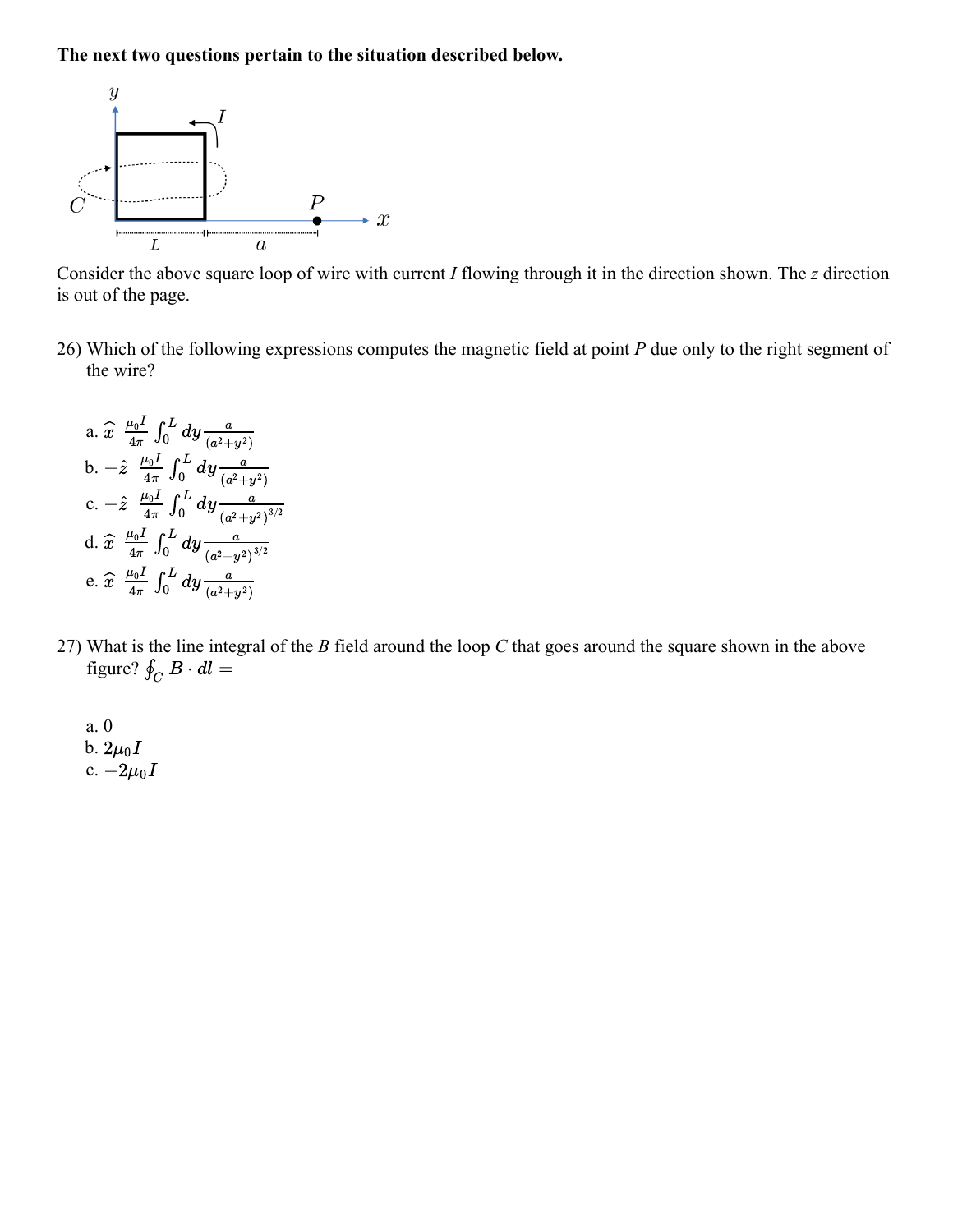A wire loop with mass  $m = 0.4$  kg, width  $w = 1.5$  m and height *h*  $= 0.8$  m is released from rest just above a region of uniform magnetic field  $B = 2.5$  T directed into the page. There is no magnetic field outside this region. The gravitational force causes the loop to fall and its motion is constrained to the *xy* plane (e.g. it falls straight down without rotating). At the moment shown in the diagram, the loop is partially in the magnetic field and is observed to be moving downward with speed  $|v| = 1.2$  m/s, and the magnitude of the current induced in the loop is measured to be  $I = 0.74$  Amps.

28) What is the resistance of the loop?

a.  $R = 3.242$  Ω **b**. *R* = 4.66 Ω c.  $R = 4.864$  Ω d. *R* = 4.5 Ω e. *R* = 6.08 Ω

29) At the position shown in the figure the induced current in the loop is flowing

a. counterclockwise b. clockwise

30) At the moment shown in the figure and described in the text, the magnitude of the acceleration of the loop is

a.  $|a| = 9.81$  m/s<sup>2</sup> b.  $|a| = 2.861$  m/s<sup>2</sup> c.  $|a| = 16.738$  m/s<sup>2</sup> d.  $|a| = 3.7 \text{ m/s}^2$ e.  $|a| = 6.938$  m/s<sup>2</sup>

 $\begin{array}{c}\n\begin{array}{c}\n\sqrt{x} \\
x \times x \\
x \times x \times x \times x \\
x \times x \times x \\
x \times x \times x \times x \\
x \times x \times x \times x \times x\n\end{array}\n\end{array}$  $X$   $X$   $X$   $X$   $X$   $X$   $X$   $X$   $X$  $X$   $X$   $X$   $X$   $X$   $X$   $X$   $X$   $X$  $X$   $X$   $X$   $X$   $X$   $X$   $X$   $X$   $X$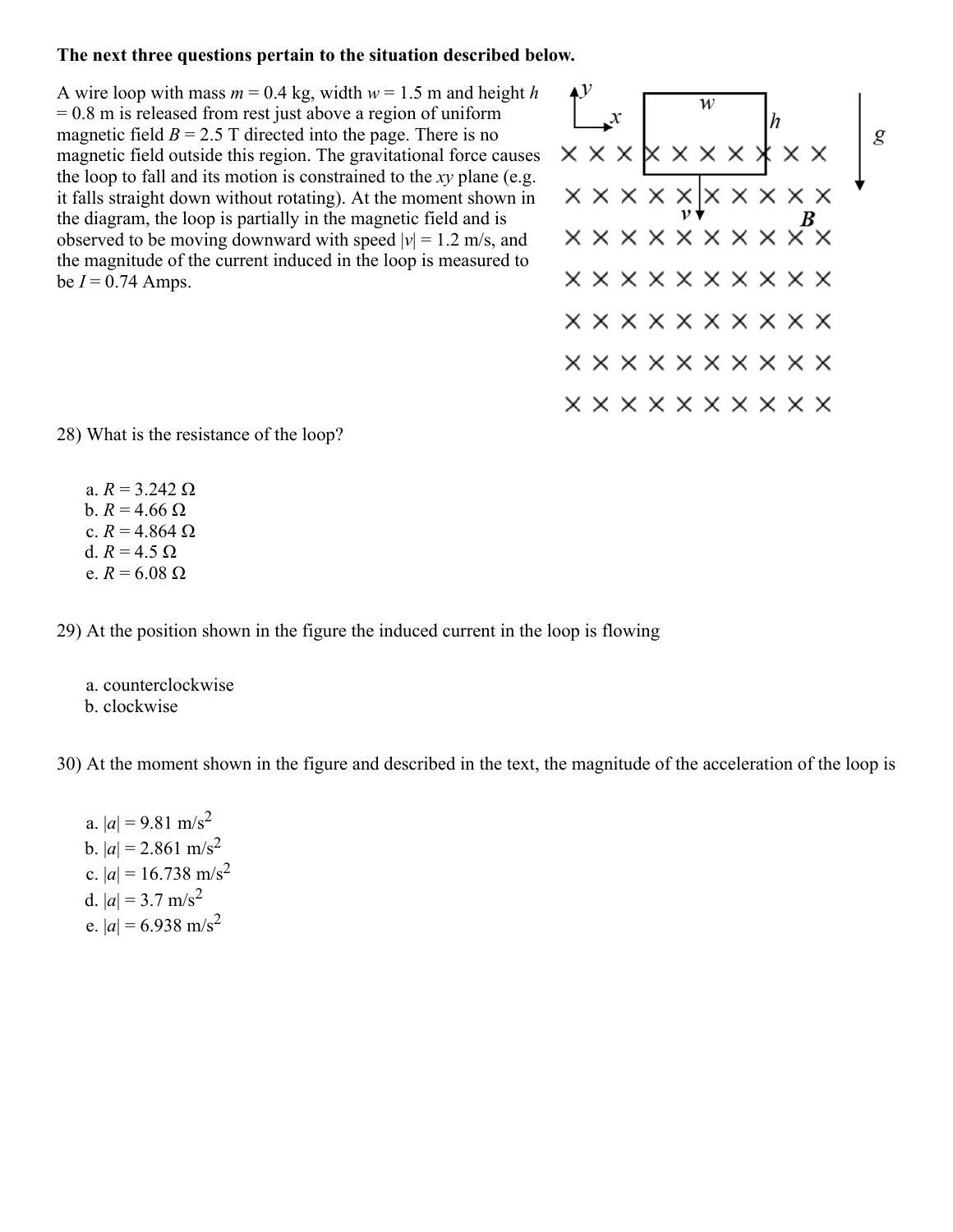An object of height  $h<sub>o</sub> = 0.22$  m is placed to the left of a converging lens producing an image a distance of height  $h_i = 0.48$  m a distance  $L = 2.8$  m to the  $h_0$ right of the object.



31) The image is

a. real b. virtual

32) The focal length of the lens is

a.  $f = 0.603$  m  $b.f = 1.32 \text{ m}$ c.  $f = 0.151$  m d.  $f = 1.62$  m e.  $f = 3.54$  m

33) A block of glass with width  $w = 3.4$  m, is placed just

to the right of the lens. A ray of light is incident on the block at an angle  $\theta_i = 40^\circ$ , and refracted such that it makes an angle  $\theta_f = 28^\circ$  inside the glass. How does inserting the block of glass effect the location of the image?

a. The image is **further** from the object when the glass block is inserted.

b. The image is **closer** to the object when the glass block is inserted.

c. Inserting the glass block **does not change** the position of the image.

34) What is the *n*glass , the index of refraction of the glass?

a.  $n_{\text{glass}} = 1.73$  $b. n_{\text{glass}} = 1.37$ c.  $n_{\text{glass}} = 1.87$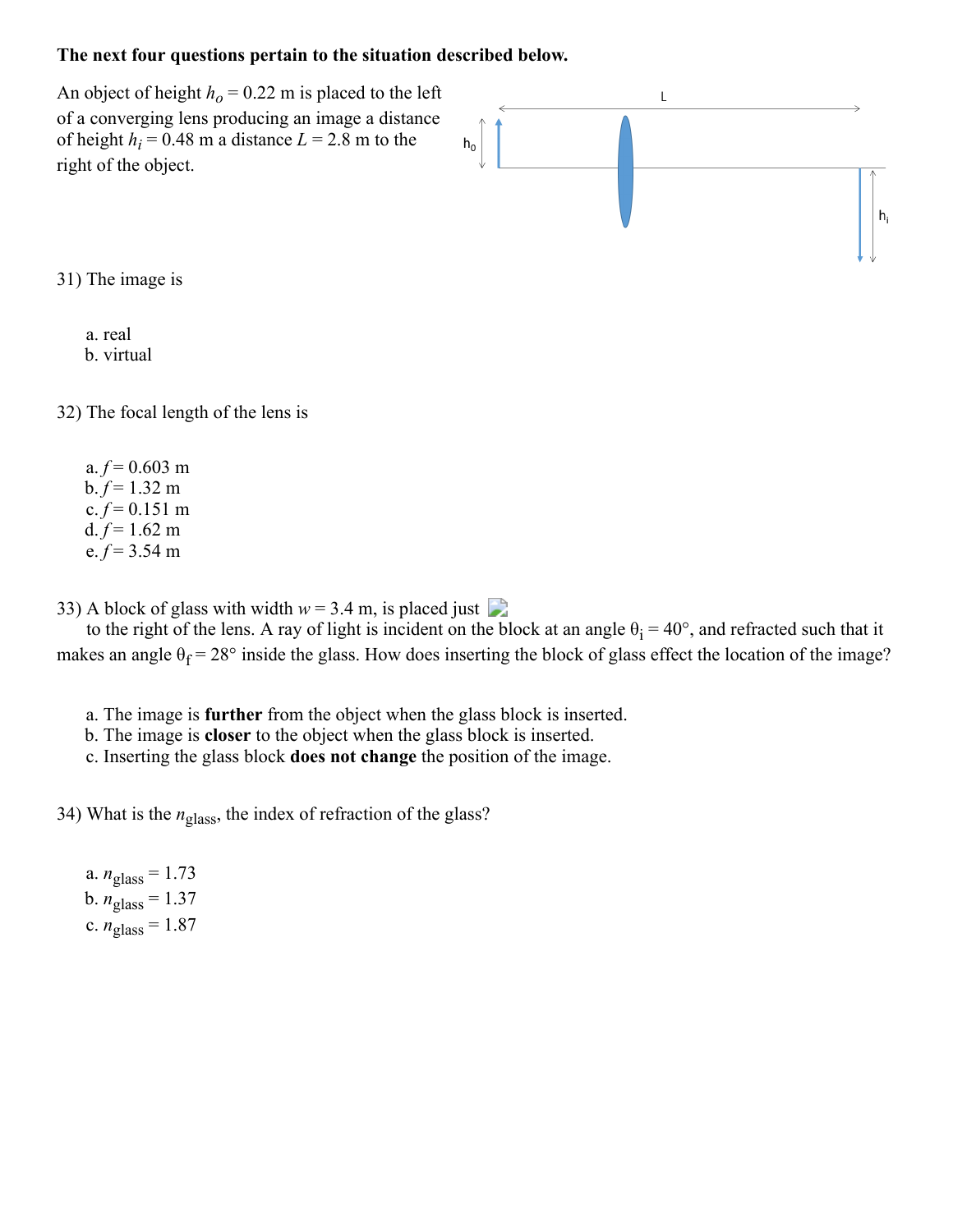

An object is placed to the left of a diverging lens as shown in the figure. The point labeled *f* is the focal point for the lens.

35) Which of the three rays shown is **NOT** correct?

a. A b. B c. C

36) The image is

a. inverted b. upright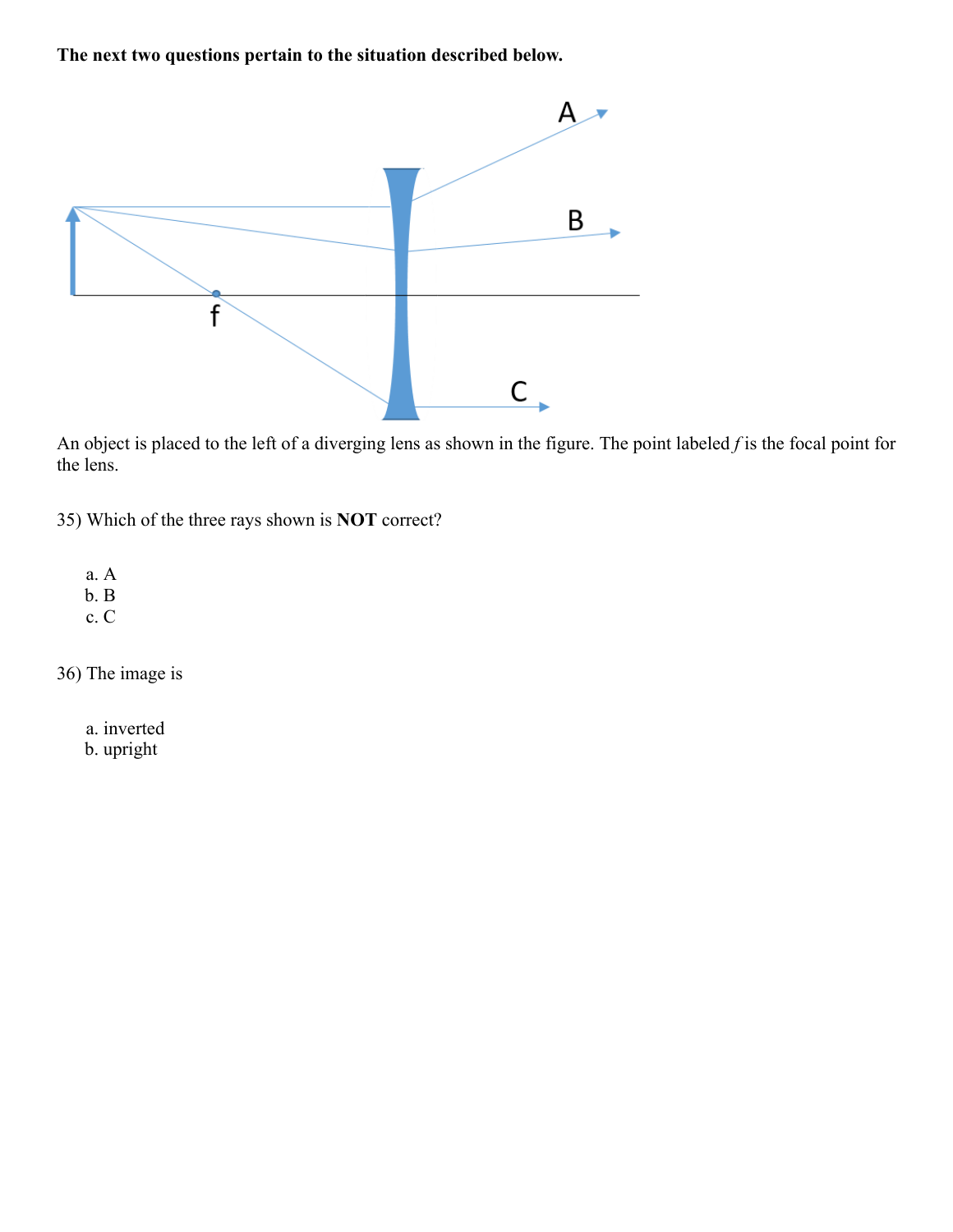Here is an RL circuit connected to a 10 V battery.  $R1 = 30 \Omega$ ,  $R2 = 60 \Omega$ ,  $R3 = 40 \Omega$ ,  $L = 10 \text{ mH}$ ;



37) The switch has been closed for a long time. What is the current through  $R_3$ ?

- a. 0.111 A b. 0.143 A c. 0 A
- 38) After the switch was closed for a long time, it is open. How long does it take for current through the inductor to be halved?
	- a. 69.3 μ s b. 289 μ s c. 417 μ s d. 100 μ s e. 144 μ s





a. 0 A, 0.143 A b. 0 A, 0.333 A c. 0.0741 A, 0.111 A d. 0 A, 0 A e. 0.111 A, 0 A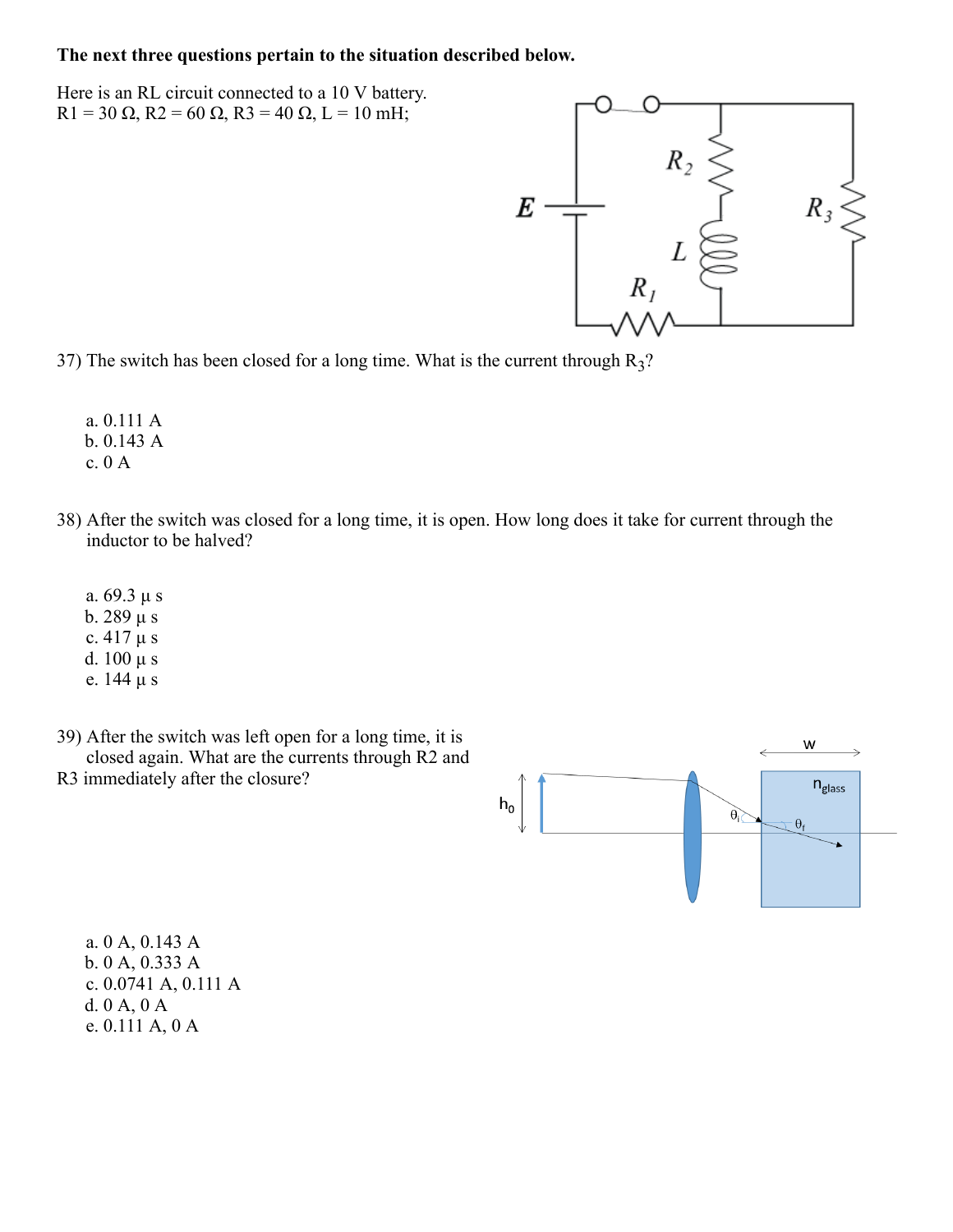An LRC circuit has L=34 mH, C=16 uF, R=11 ohms. The AC voltage generator is supplying a maximum voltage of 60 V at a frequency of 433 rad/s.



40) The current through the resistor \_\_\_\_\_\_\_ the voltage across generator

- a. Is exactly in phase with
- b. lags
- c. leads

41) The current through the inductor \_\_\_\_\_\_\_ the current through the resistor

- a. leads
- b. Is exactly in phase with
- c. lags

42) What is the maximum current through the resistor?

a. 0.46 A b. 0.0035 A c. 0.38 A d. 5.5 A e. 0.42 A

43) In order to increase the maximum current in the circuit, the frequency of the generator should be

- a. decreased
- b. increased

c. changing the frequency of the generator does not effect the maximum current.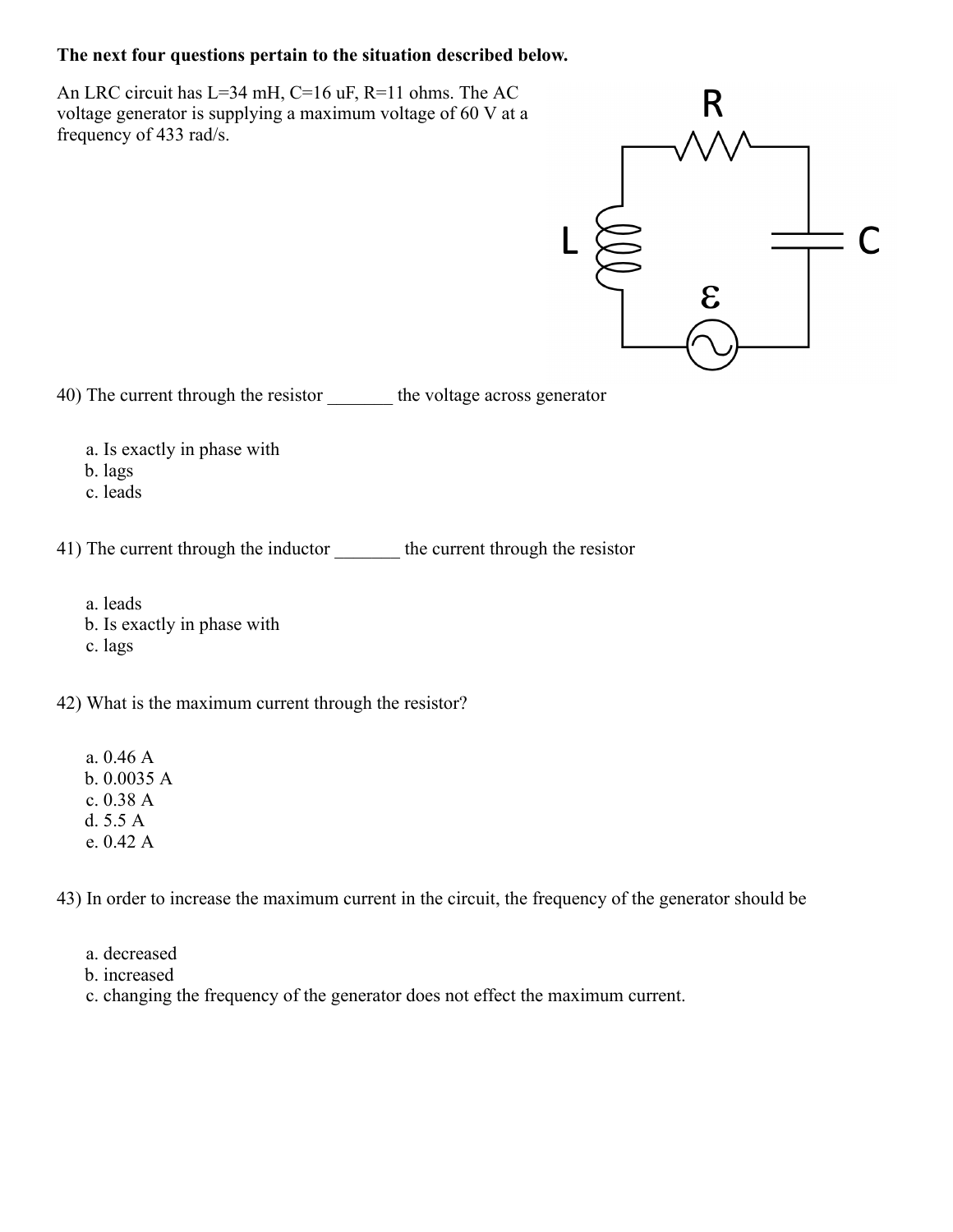An RLC circuit has maximum voltages across each component VL=440V, VC=373V, VR=173V. The resistor has a resistance of 6 $\Omega$ .



44) Which of the above best represents the phasor diagram for this circuit?

a. A b. B c. C

45) What is the average power dissipated by the resistor?

a. 2490 W b. 122 W c. 2670 W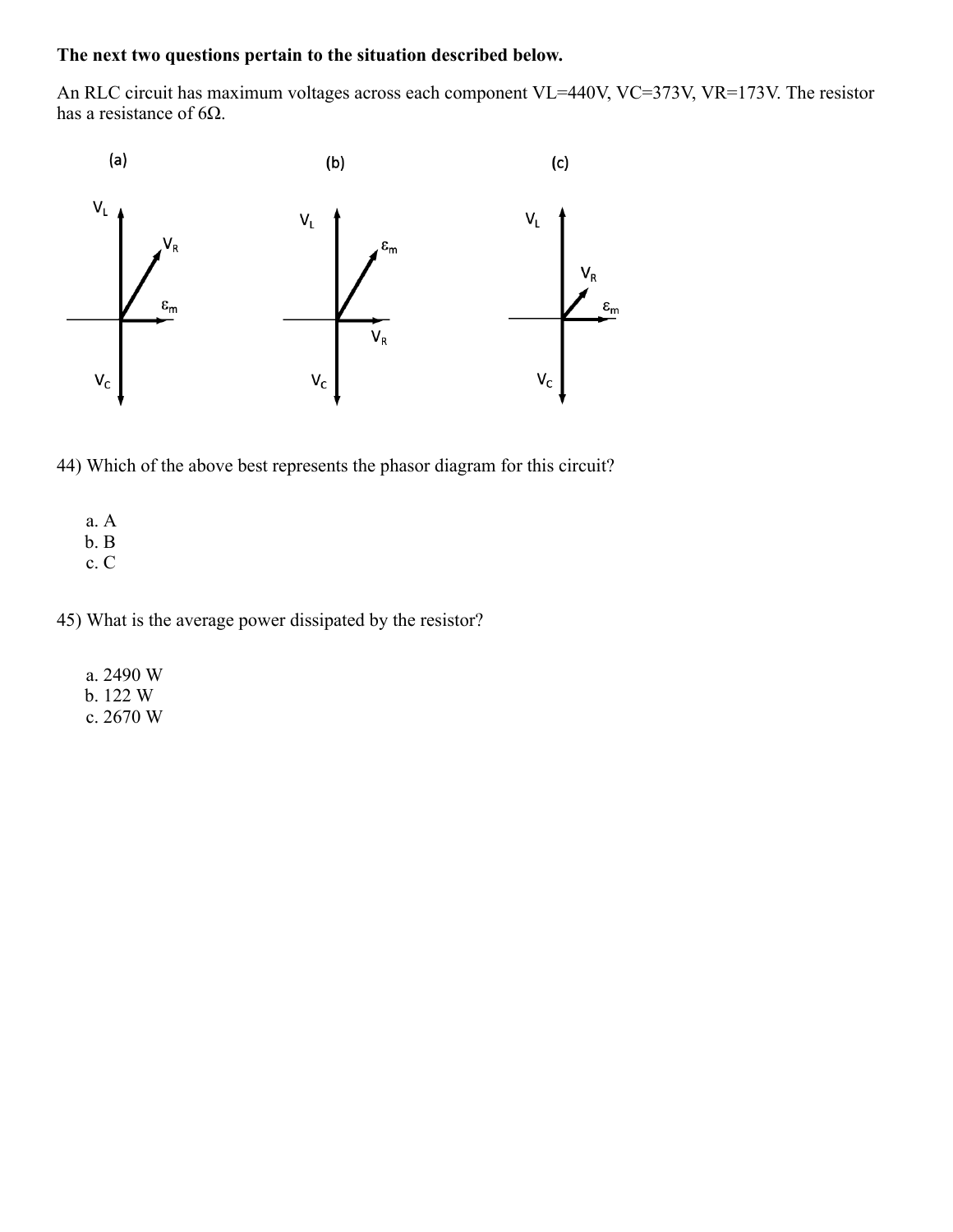Three linear polarizers are arranged as follows:



Where  $\theta$  is the angle between the vertical axis and the transmission axis of the second polarizer. The first polarizer has a vertical transmission axis and the second is horizontal. Unpolarized light is incident from the left with intensity *I<sup>0</sup>* .

46) Which plot below best describes the final intensity as a function of *θ*?



- a. Plot One
- b. Plot Two
- c. Plot Three
- d. Plot Four
- e. Plot Five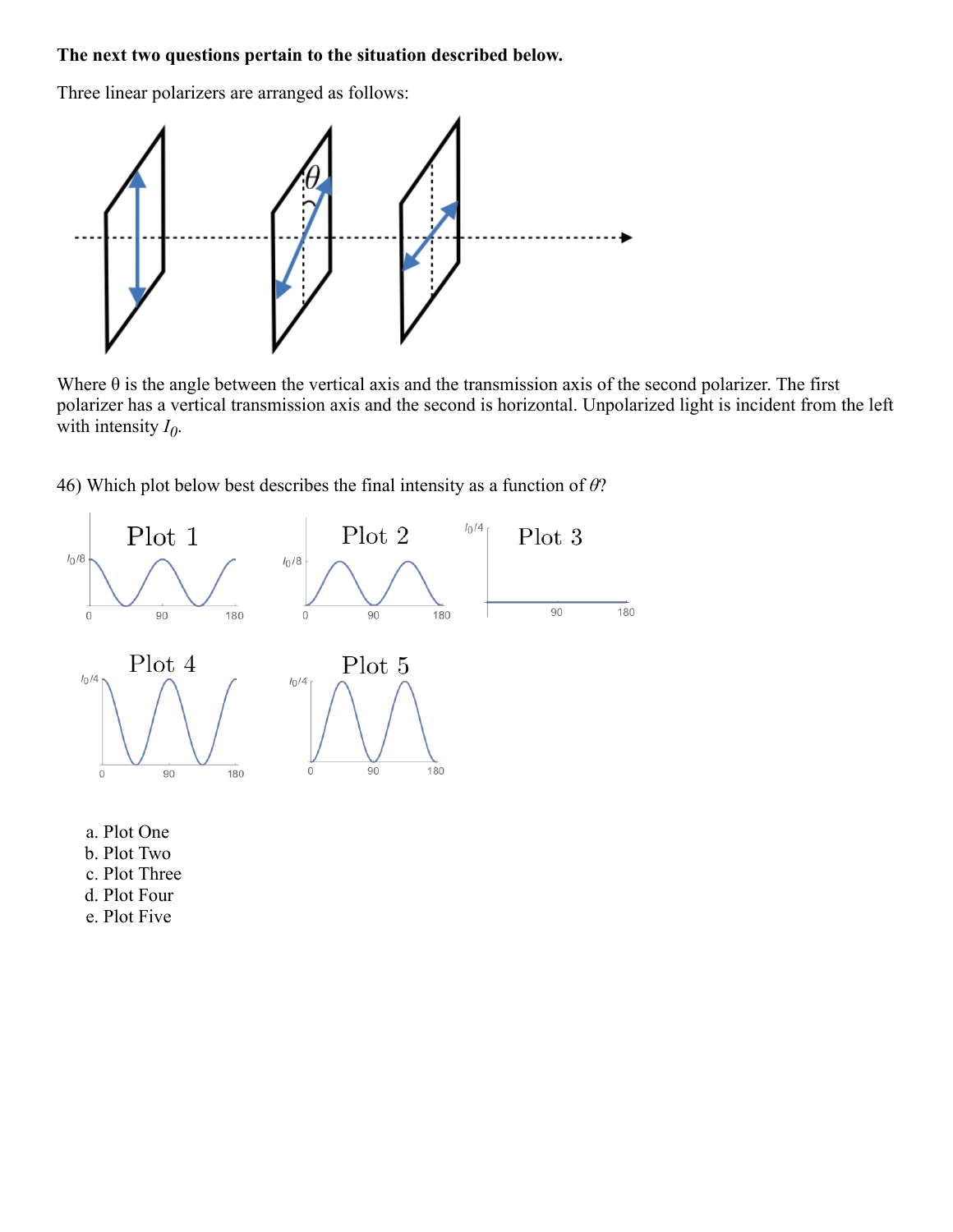47) The middle polarizer is replaced with with a quarter wave plate such that the fast and slow axis are at 45 degrees to the horizon/vertical as shown below. What is the polarization of the final wave?



- a. Left circularly poalrized
- b. Right circularly polarized
- c. Linearly Polarized